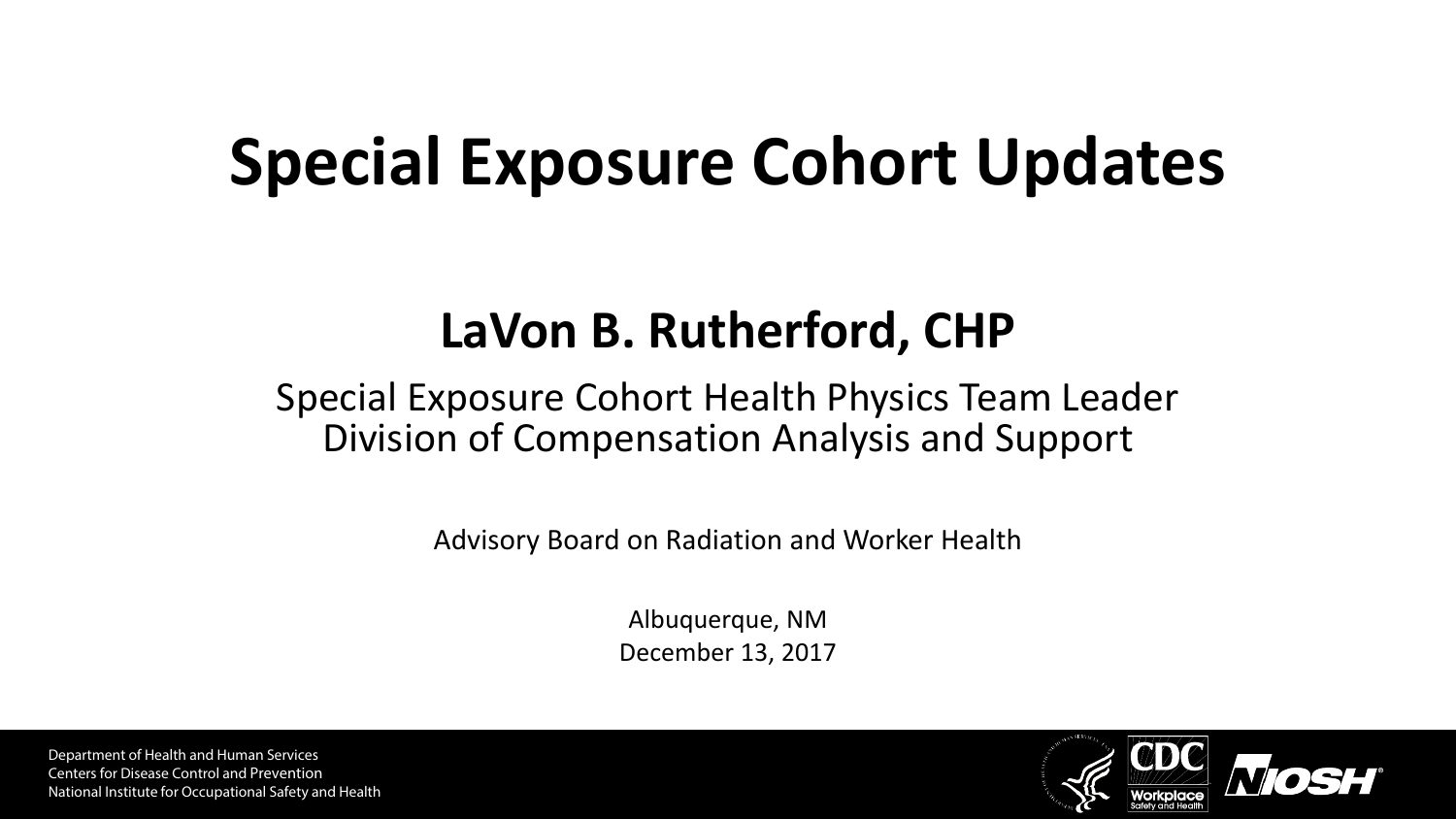#### **Purpose**

- Update the Advisory Board on Radiation and Worker Health (Advisory Board)
- **Special Exposure Cohort (SEC) summary of petitions** 
	- in qualification
	- ‒ under evaluation
	- ‒ currently under Board review
	- ‒ potential SEC petitions (83.14)

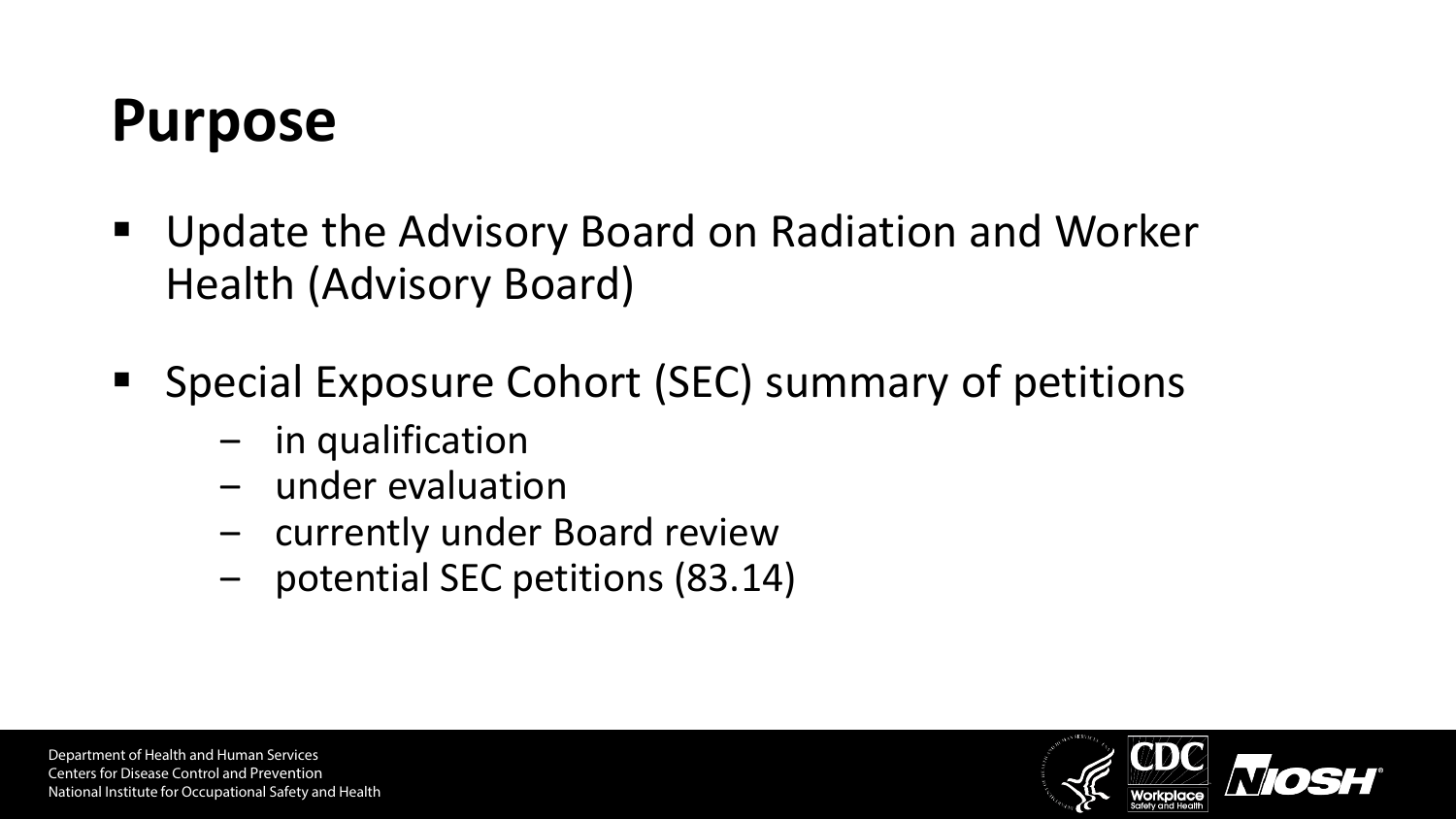# **Summary**

- Petitions received **245**
	- Petitions in qualification process **3**
	- Petitions qualified for evaluation **146**
	- NIOSH evaluation in progress **2**
	- NIOSH evaluation completed **144**
- Reports with the Advisory Board 9
- Petitions not qualifying for evaluation 91

(NOTE: **245** includes **5** petitions received prior to the federal regulation)

Department of Health and Human Services Centers for Disease Control and Prevention National Institute for Occupational Safety and Health

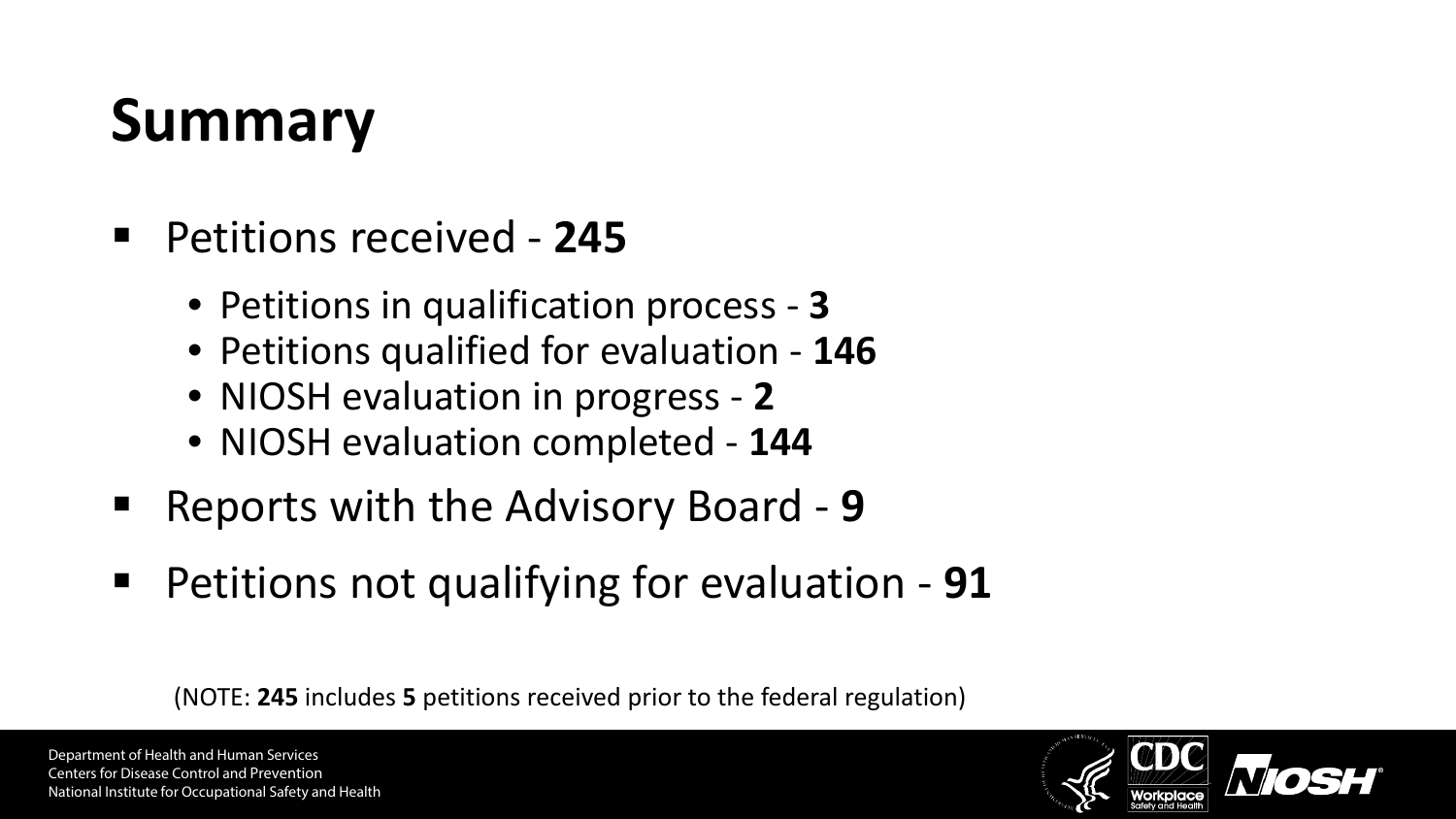# **Wah Chang 1973-2017 (Residual Period)**

- Albany, Oregon
- Petition SEC-00239
- All employees
- January 1, 1973 May 31, 2017
- NIOSH is currently responding to the petitioners response to the proposed finding. Qualification determination should be completed later in December 2017

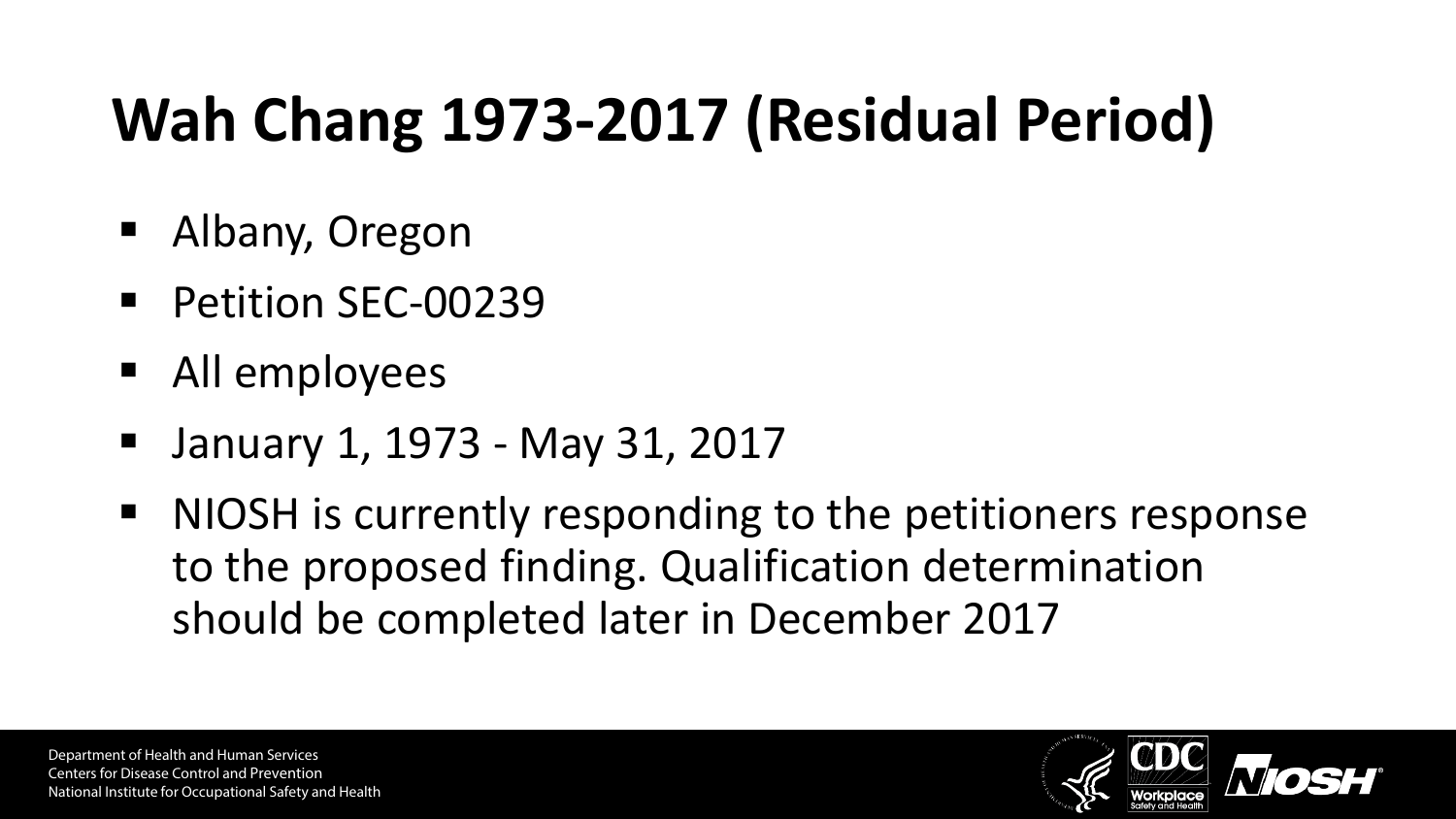# **Y-12 Plant 1981-2017**

- Oak Ridge, TN
- Petition SEC-00241
- All employees
- November 16, 1981 present
- NIOSH is currently responding to the petitioners response to the proposed finding. Qualification determination should be completed later in December 2017

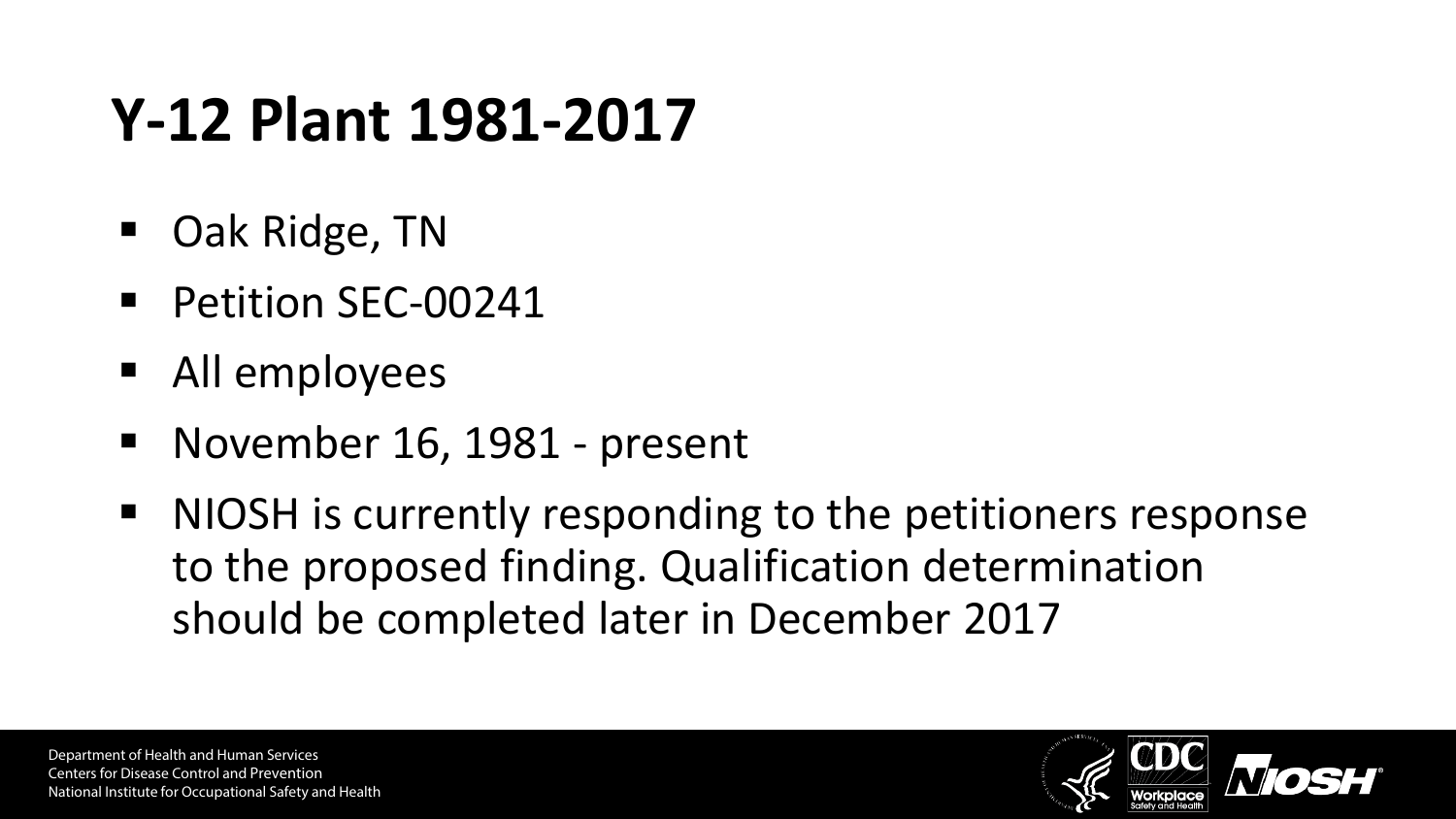## **Pinellas Plant 1956-1997**

- Clearwater, FL
- Petition SEC-00242
- All employees
- September 1, 1956 September 30, 1997
- NIOSH is currently responding to the petitioners response to the proposed finding. Qualification determination should be completed later in December 2017

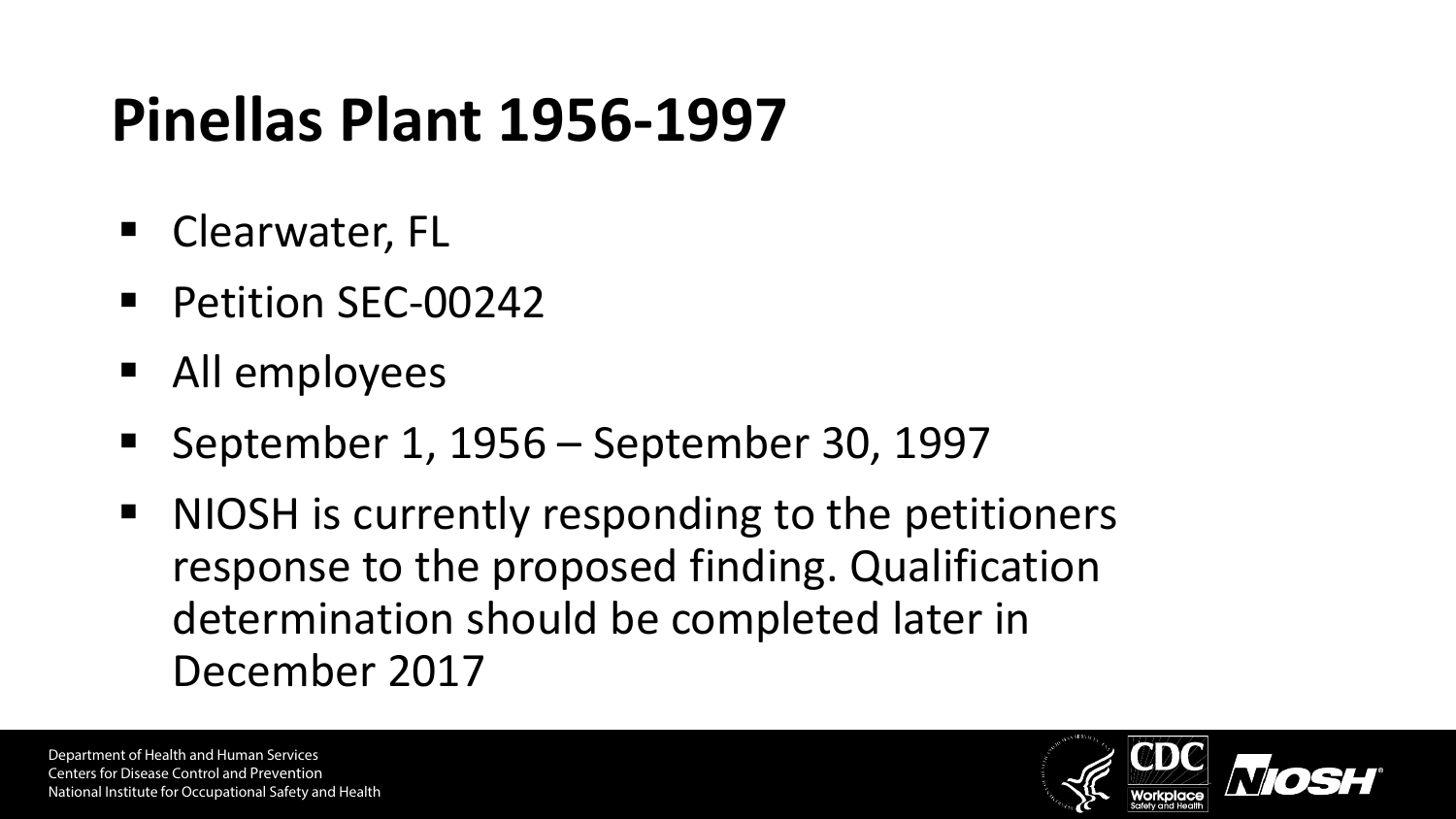# **Sandia National Laboratory 1995-2005**

- Albuquerque, NM
- Petition SEC-00188
- Addendum to address remaining years
- All employees
- Expected completion: Update will be provided at this meeting. The report is expected to be complete March 2018

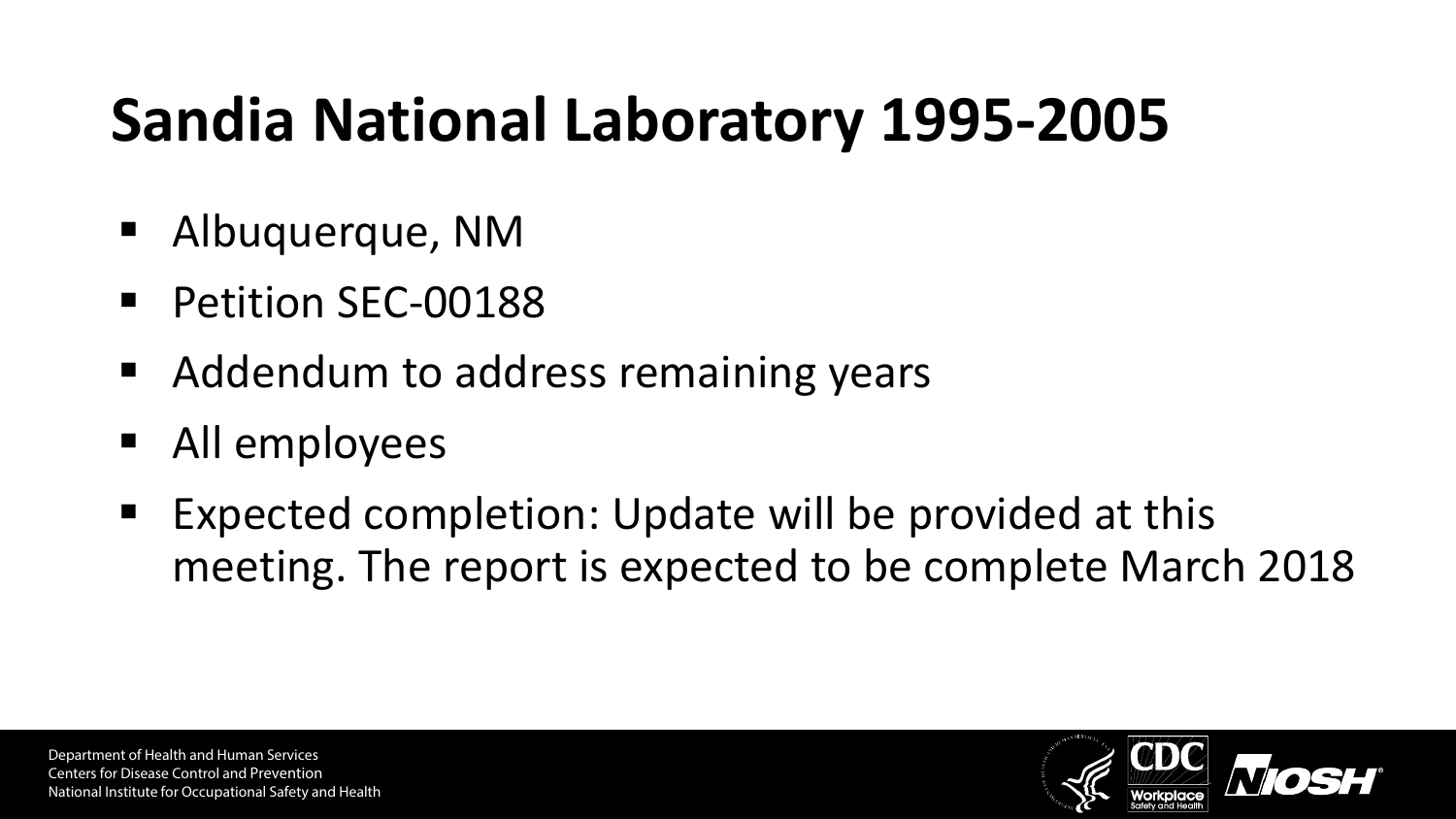# **Lawrence Livermore National Laboratory 1990-2014**

- **Livermore, CA**
- **Petition SEC-0221**
- Addendum to address remaining years
- All employees
- **Expected completion: June 2018**

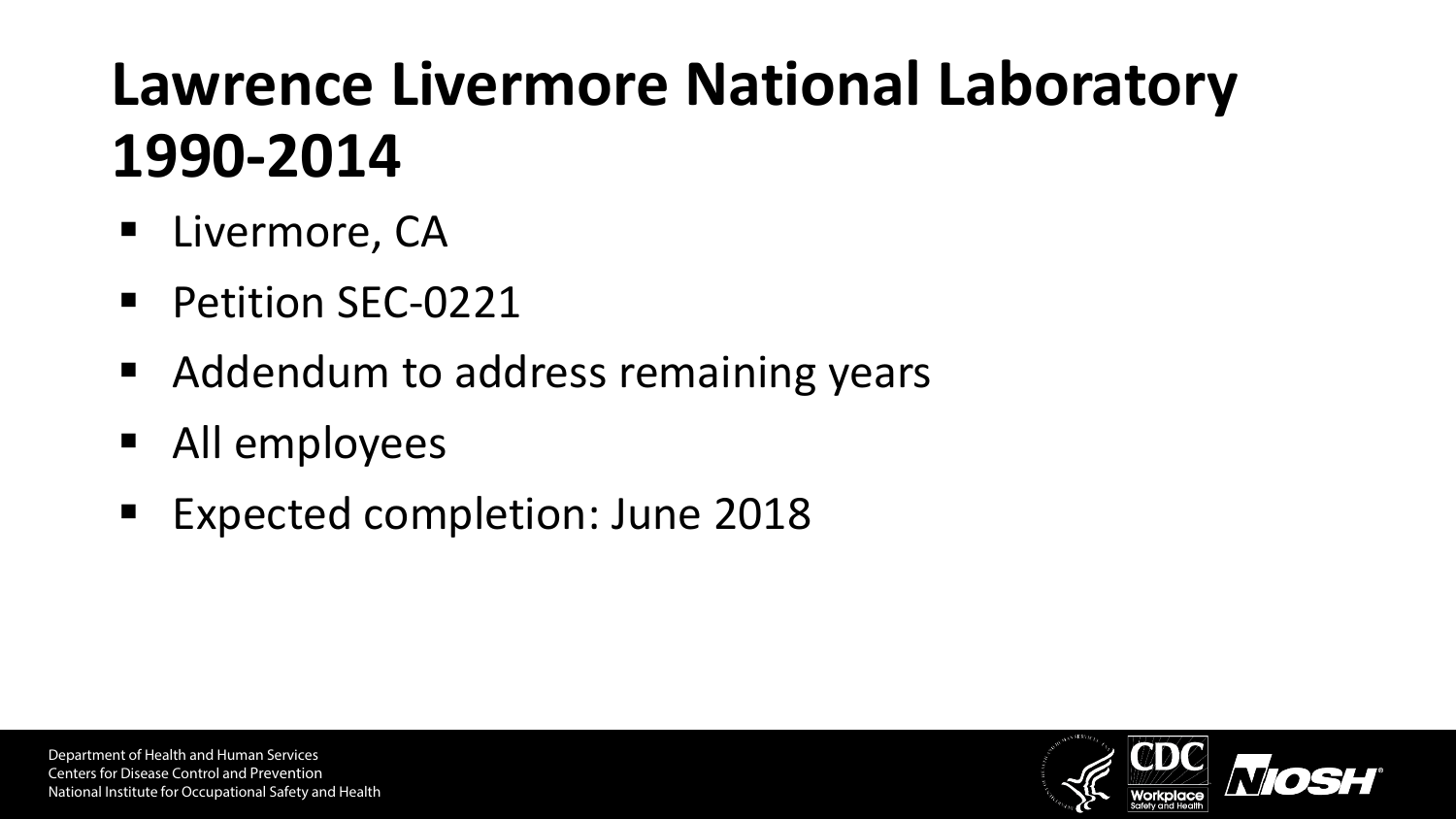# **Under Advisory Board Review - cont.**

- $\blacksquare$  Hanford (SEC-00056) the petition period ends in 1990
	- NIOSH reviewing documentation to determine whether prime contractors radiological control program were meeting bioassay commitments
	- NIOSH recently sent a revised issues matrix with the remaining issues that will be discussed at a future work group meeting

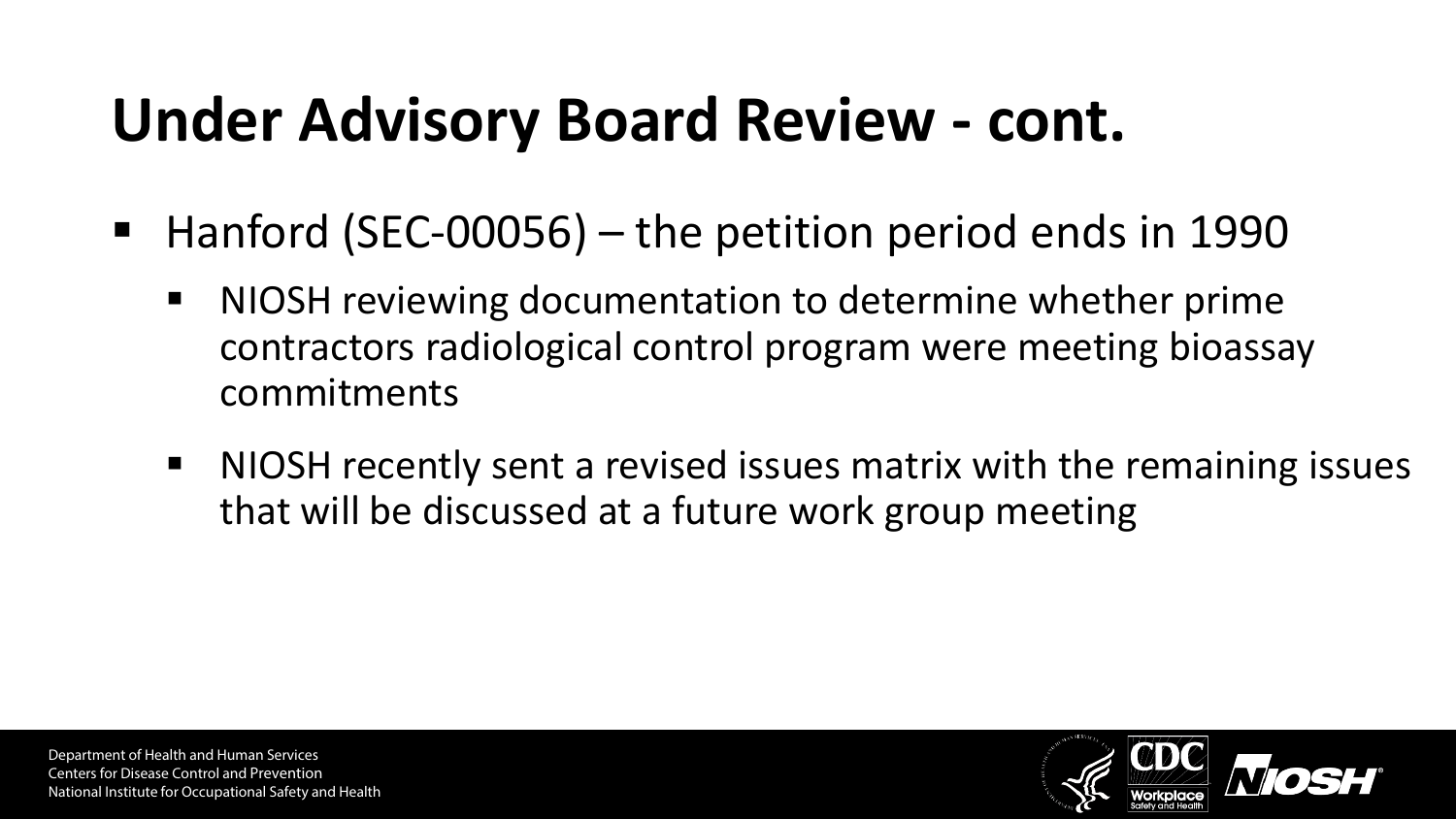### **Under Advisory Board Review - cont.**

- Savannah River Site (SEC-00103) An update from NIOSH, SC&A and the work group are scheduled for this meeting
- Los Alamos National Lab (SEC-0192) NIOSH is reviewing the requested documents associated with NTS report 484 and responding to SC&A's review
- Idaho National Lab (SEC-00219) Advisory Board reviewing proposed class and initial evaluation report (ER)

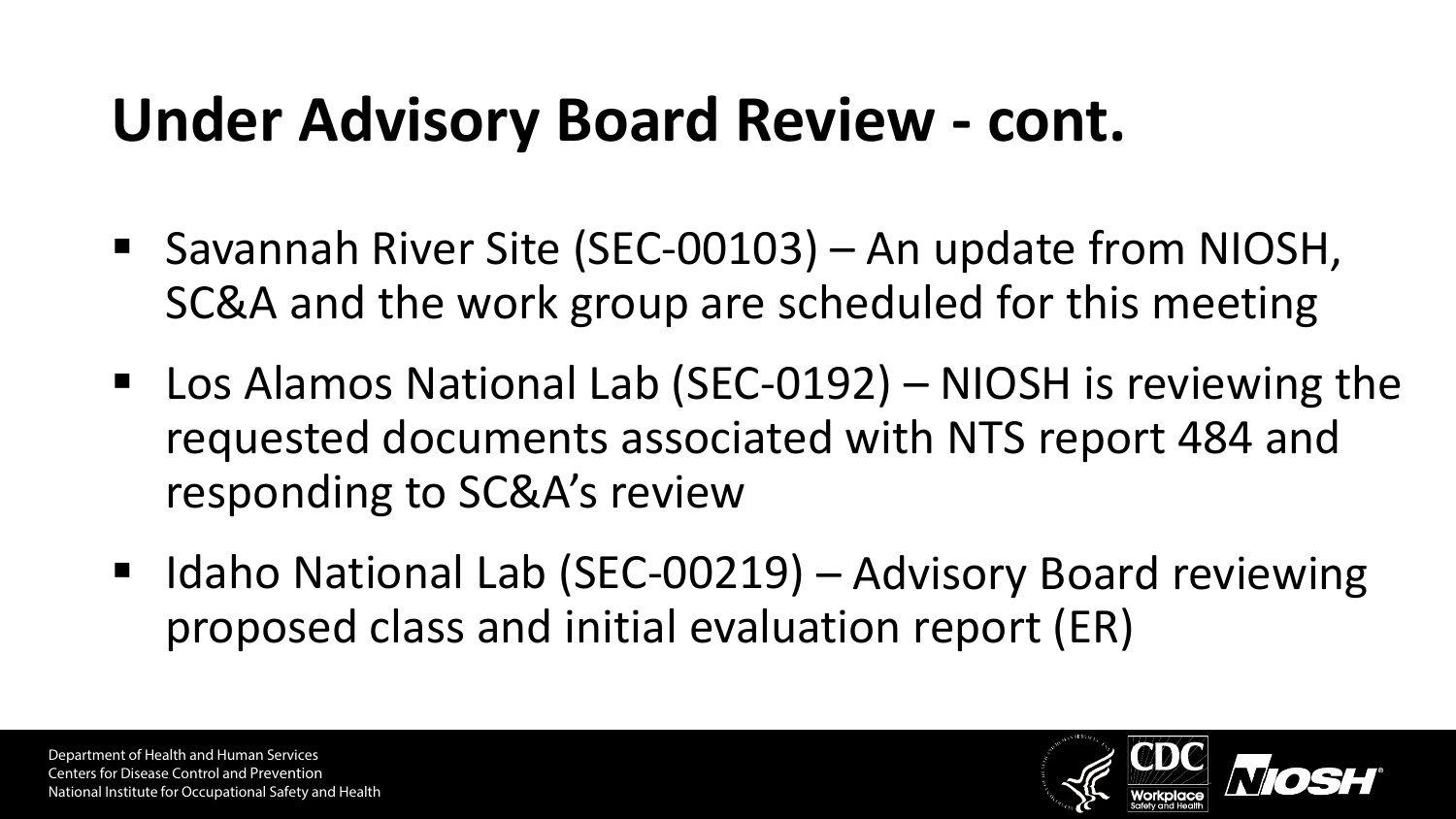#### **Under Advisory Board Review - cont.**

- Argonne National Laboratory West (SEC-00224) Advisory Board and SC&A reviewing ER
- Area IV Santa Susanna (SEC-0235) An update from the work group is scheduled for this meeting
- Metals and Controls (SEC-00236) Advisory Board and SC&A reviewing ER

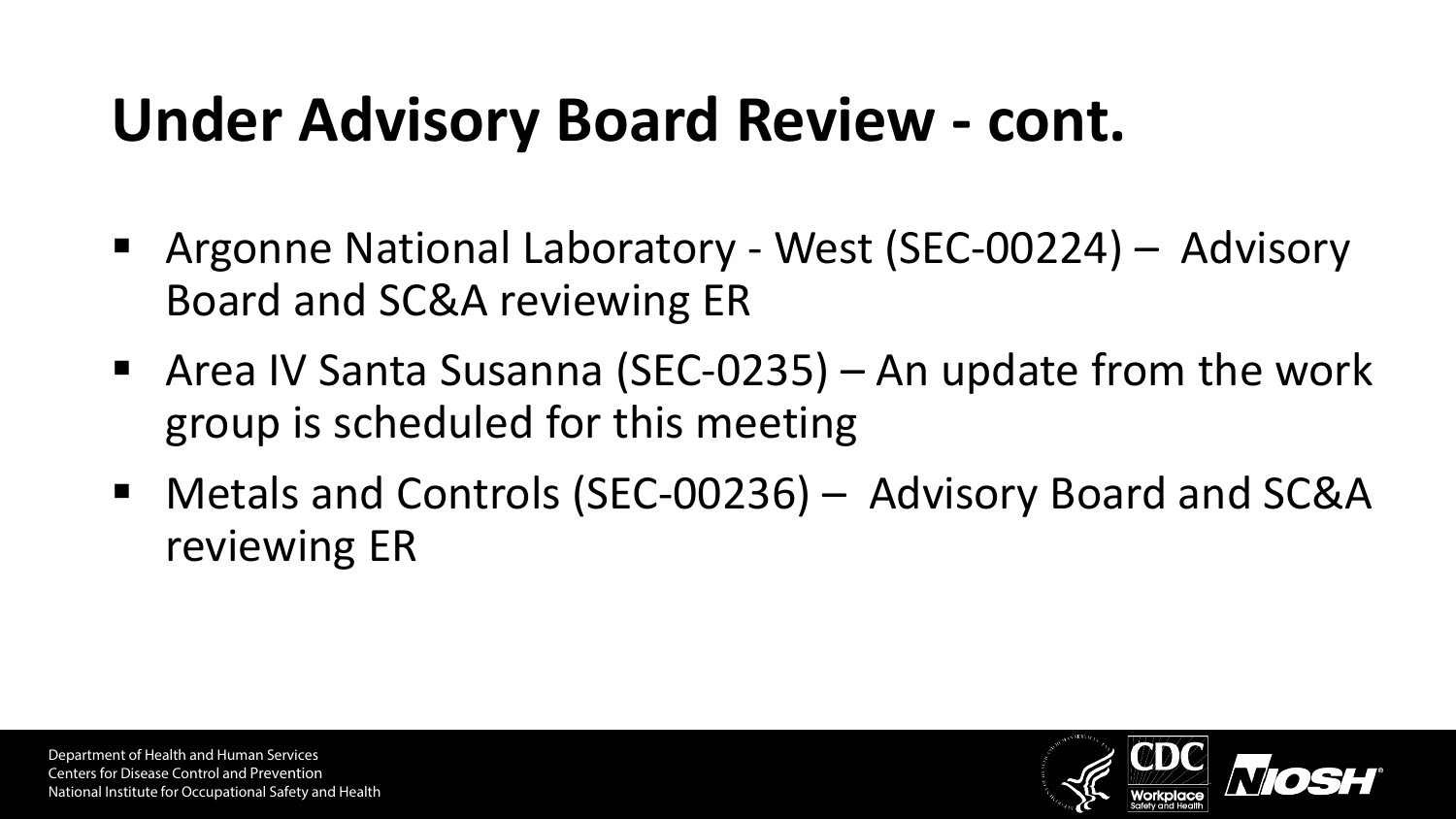#### **Sites with remaining evaluation periods awaiting action**

| Hanford, SEC-0057                                                                                                                                     | (Primes<br>only)        | 1984-1990 Savannah River Site,<br><b>SEC-0103</b>                        | 1973-2007 |
|-------------------------------------------------------------------------------------------------------------------------------------------------------|-------------------------|--------------------------------------------------------------------------|-----------|
| Los Alamos National Laboratory,<br><b>SEC-0109</b>                                                                                                    | 1996-2005               | <b>Sandia National</b><br>Laboratories-<br>Albuquerque, SEC-0188         | 1995-2011 |
| <b>Idaho National Laboratory,</b><br><b>SEC-00219</b>                                                                                                 |                         | 1949-1970 Lawrence Livermore<br><b>National Laboratory, SEC-</b><br>0221 | 1990-2014 |
| <b>Argonne National Laboratory -</b><br><b>West, SEC-0224</b>                                                                                         | 1958-1979               | <b>Area IV Santa Susanna, SEC-</b><br>0235                               | 1991-1993 |
| <b>Metals and Controls, SEC-0236</b>                                                                                                                  | 1968-1997<br>(Residual) |                                                                          |           |
| Department of Health and Human Services<br><b>Centers for Disease Control and Prevention</b><br>National Institute for Occupational Safety and Health |                         | <b>MDIO</b>                                                              |           |

Workplace

National Institute for Occupational Safety and Health